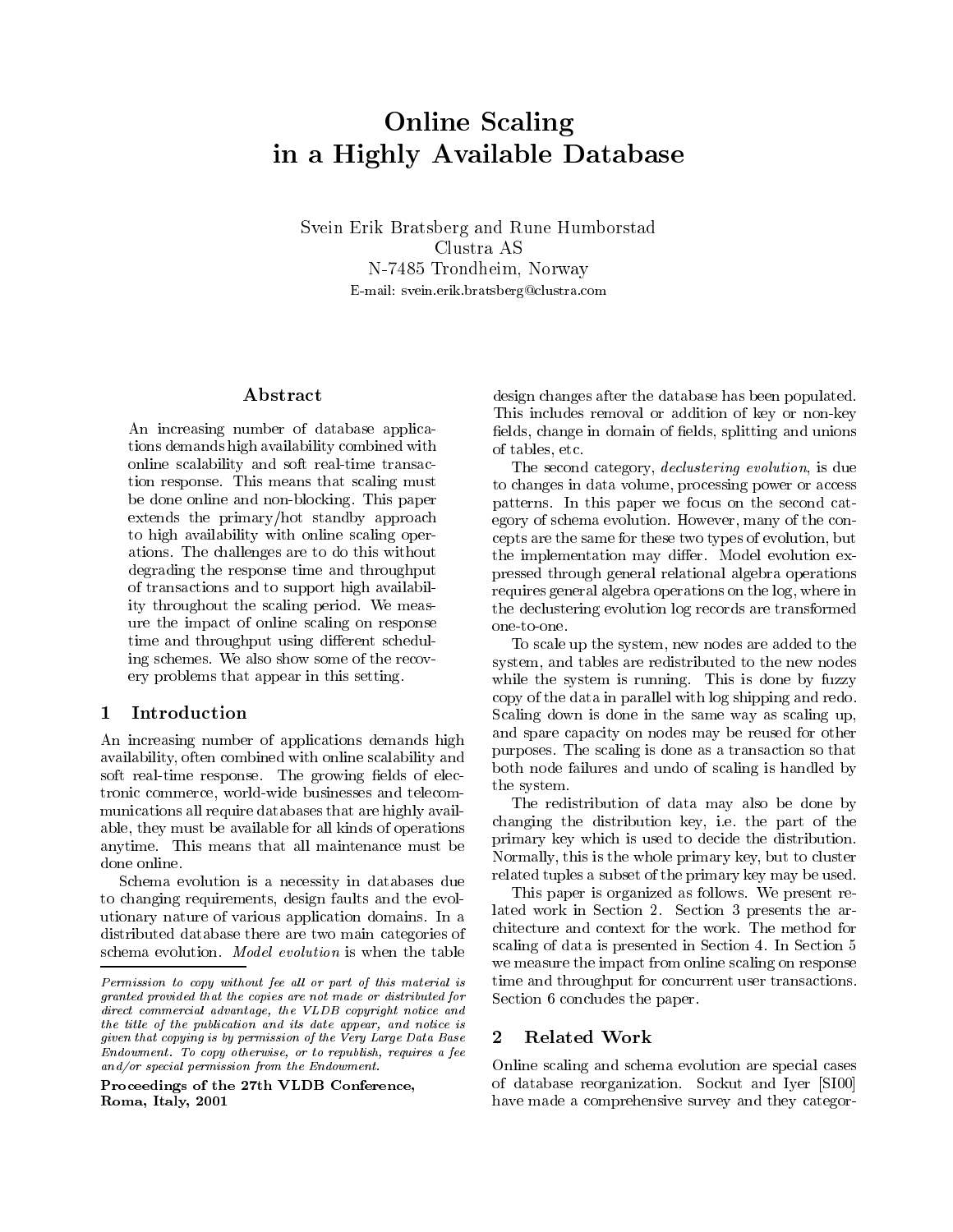ize online database reorganization into the following classes:

- restoring physical arrangement without changing the database definition
- changing the physical density of the physical density of the physical density of the physical density of the p
- changing the logical denition

Our work mainly falls into the first definition since we move data around in the system only changing the 3 declustering information in the distribution dictionary. However, our work may also be used in the second category since the physical storage is not visible in the method. One constraint to the method presented here is that tuples must be inserted in key order in the copy process.

The method to be presented is similar to the one we use in online repair [BGH+ 96]. The main dierences are that the copy is limited to mirroring in repair, while online scaling involves running nodes with existing data and traffic. Thus, node crash recovery at repair is done by restarting repair. Recovery at scaling must be done as a normal transactional rollback.

Zou and Salzberg present a method for online reorganization of B+-trees [ZS96]. This method combines an in-place reorganization of leaf-level data, with a copying reorganization of non-leaf data. It is intended for reorganizations of very large and sparsely populated trees. The same authors have also done work on updating hard references from index tables to base tables during on-line reorganization [ZS98]. This is done by piggy-backing updates to index tables with user transactions.

Lakhamara ju et al. present an online reorganization in ob ject databases [LRSS00]. They focus on high concurrency during move of ob jects and update of references from parent objects. At one point in time they lock at most two distinct objects.

Common to the two last approaches is they are not intended to solve problems for fast growing volumes of data and transactions. Lee et al. shows an approach for self-tuning placement of data in a shared-nothing system  $|LMO+UU|$ , where the data is partitioned into  $\longrightarrow$ ranges. It is a two-tier index approach, where the top tier is small and is cached in main-memory and replicated to all nodes. Data at the leaf tier is stored in B+-trees. Data is migrated in bulks between nodes in the leaf tier. The top tier is updated lazily, and during the move requests may be forwarded from the old to the new location of the data. Since data is moved by bulk loading, it is unclear how recovery and undo of the reorganization is handled.

IBM has done work in online data copy that is similar to our work [SI96]. They permit both reads and writes while the data is reorganized into a shadow copy. This is done by applying the log to the shadow copy in multiple rounds. Writes are prohibited a short

period while the last changes are applied to the shadow copy. The main problem in this approach is to maintain the mapping between record identiers in the two versions. Our approach is designed to decluster data onto many nodes and to move data around as the volume grows. Hence, we do not have the problem of mapping record identiers since both data and log records are identied by primary key.

## An Architecture for High Availability

### 3.1Shared-nothing architecture

The architecture assumes a shared nothing approach, where the nodes of the system are grouped into sites. A site is a collection of nodes which share environment characteristics, like power supply, maintenance personnel, location, etc. The architecture assumes high bandwidth, low latency networks. It may utilize duplicate networks for fault tolerance purposes. A node is a standard workstation equipped with memory and local disks. There are no shared disks.

### 3.2Data declustering

Data is both fragmented and replicated. The fragmentation lets the system be scalable, the replication is done for high availability purposes.

Fragmentation may be done according to hashing or ranges of keys. This is transparent to operations except for the creation of tables, where the number of fragments and fragmentation method are given together with a node group. There are no concept of table spaces, only groups of nodes which store tables. Typically, small tables are stored on few nodes, while large tables are stored on all active nodes. A table may have multiple fragments at each node.

Replication is done for high availability. Analysis has shown that two replicas is ideal [Tor95], which means that one system consists of two sites. More replicas complicate the system and increases the probability for software failures. Multiple replicas are often used in systems with asynchronous replication and looser requirements with respect to transaction consistency.

We use mirrored declustering, where each node at one site has a mirror node at the other site. Typically, each node stores two fragment replicas of a table. The mirror nodes divide the primary responsibility between each other, so that one is primary for one fragment and hot standby for the other fragment. Figure 1 illustrates this. In the left part of the figure, node 0 has two fragment replicas, which are mirrored at node 1. Node 0, 2 and 4 belong to the same site, while node 1, 3 and 5 belong to the other site.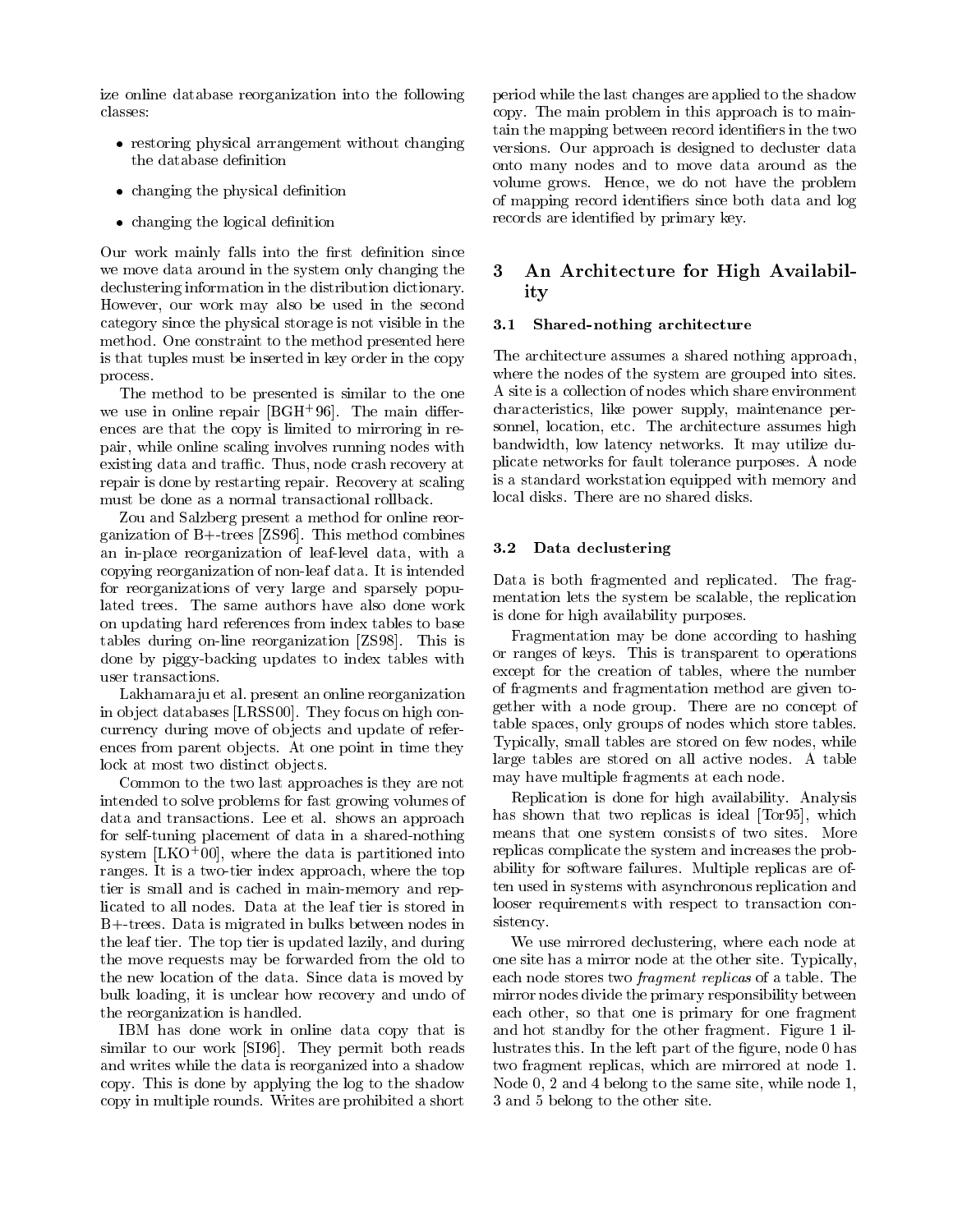

Figure 1: Declustering of data.

#### 3.3Location and replication independence

Location transparency for data and log records is important. When the volume of transactions or data is changing, we must be able to move data around without taking the system down. To be able to do this, log records must be logical. I.e., the reference to data from the log record must be by primary key. The second important concept to use is tuple state identifiers, i.e., the status identifier of the log is attached to tuples instead of blocks. This concept may be seen as an alternative to compensation-based logging to support fine-granularity locking, but is very powerful for log-based replication because it allows for tuple-granularity replication [Hva96]. The combination of these two concepts allows the system to move tuples and their associated log around in the system while the system is running.

The logical logging is implemented by a two-level logging scheme, where logical operations are logged in the tuple log and are replicated between mirror nodes. Node-internal transactions are physical "consequences" of logical operations, like block splitting and creation of files. The node-internal log is written to disk and is not replicated. These two logs are recovered in sequence [BHT97].

### 3.4 Fault tolerance by recovery and online repair

When a node fails, its mirror node takes over the responsibility for the data residing on the failed node. The failed node recovers and gets updated by receiving new log from its mirror node. This is called catchup, which terminates when the catchup log shipping has caught up with the log production.

If a node has been down too long, or it is not able to recover, online repair is used. This includes copying data and log from the node which did the takeover to either a spare node or to the node which failed. This copy is done online and non-blocking.

Online repair is important for multiple purposes: as an escalated recovery mechanism, for use by spare nodes, for upgrade of hardware and software, and as a general cleanup mechanism.

### 3.5 Main software components and their interrelationship

The main software components involved with online scaling are the transaction controller, the kernel, the log channel, and the dictionary cache. The transaction controller coordinates the execution of transactions through a two-phase commit protocol. It consults the dictionary cache to locate the fragment replicas of a given tuple. Due to its frequency of use, dictionary information is cached in main-memory at each node.

For simple operations based on primary keys the transaction controller forwards the user requests directly to the kernels for execution. When a kernel participates in a transaction, it is called a *slave*. Different tuple operations may be forwarded to different kernels and executed in parallel. More advanced queries may be sent to all kernels which involve the SQL executor to do algebra operations. Tuples are stored at the leaf level in  $B^{link}$ -trees.

Updates to data are replicated through the log channel, which eagerly reads log records and ships them to the hot standby kernels. In this way the hot standby replicas are kept updated. The transaction controller lets the transactions be executed at the primary fragment replicas and the log records be stored at the hot standby replicas before the slaves are declared to be ready. This is the neighbor writeahead logging strategy, the log must be stored at a hot standby node before the effected data item is allowed written to disk at the primary side. In this way replication is cheap, it is a simple redo of the log that is already there for undo purposes.

Hot standby operations may be executed (redone) after the transaction is decided to commit. Before starting the second phase of the commit, the transaction controller consults its hot standby transaction controller residing at the other site to know whether to commit or not. This is done to register the outcome of the transaction in case the primary transaction controller dies.

Figure 2 illustrates the threads involved in execution of a simple, one-tuple update transaction. The transaction controller at node 4 receives a request to execute a single-tuple update operation. The Trol-Thread looks up in the dictionary cache to nd the primary fragment replica for this tuple. It forwards an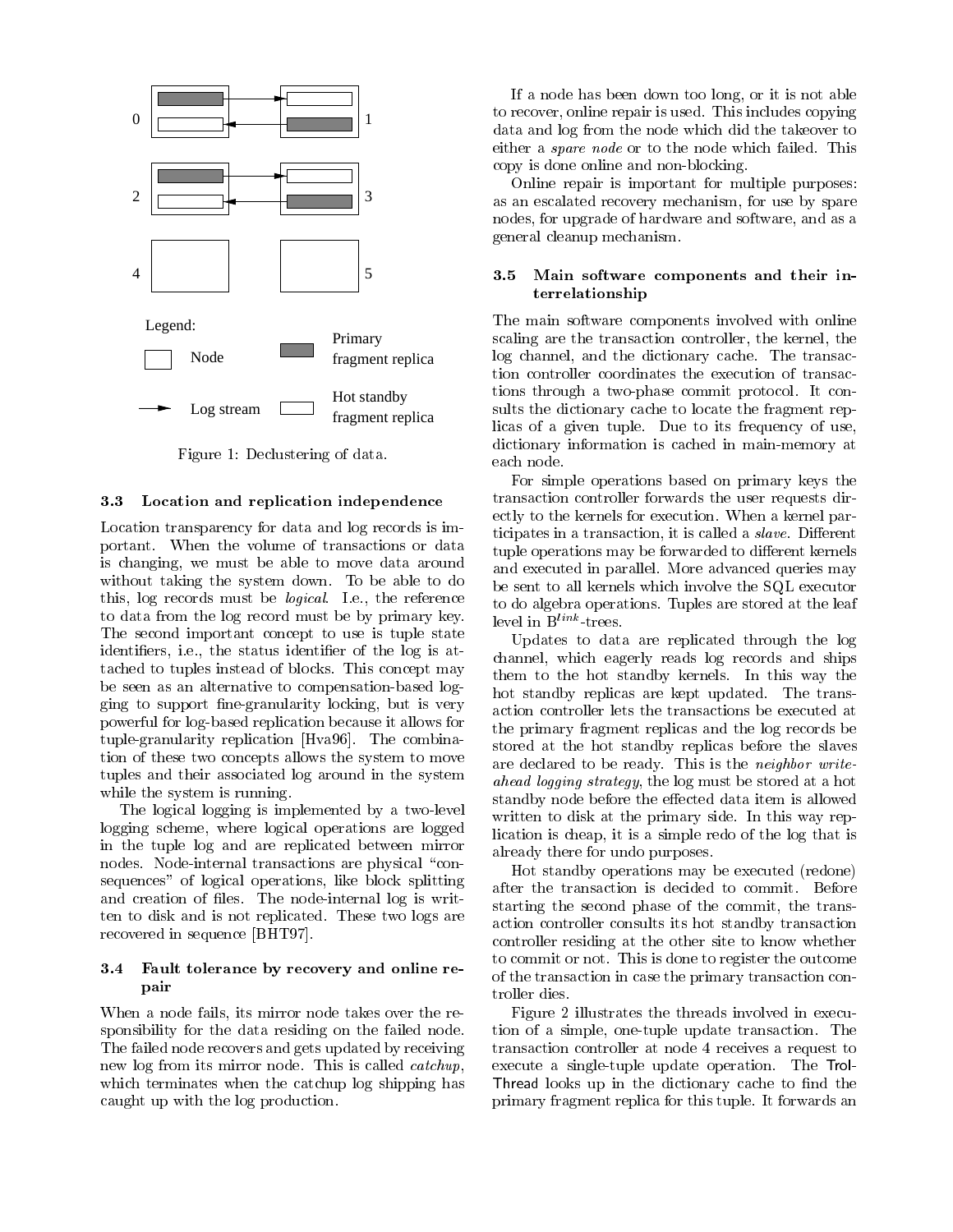

Figure 2: Threads involved in a simple transaction.

update operation to a SlaveThread at node 1, which logs the operation and executes the update. It replies to TrolThread as soon as it is ready with the execution. ReadLog at node 1 ships the log record for redo execution at node 0. When the RedoThread has received the log record, it replies ready to the TrolThread. The redo of the update will happen after the reply.

Due to mirrored declustering and the delayed redo execution at the hot standbys, primary and hot standby kernels should be equal with respect to processing capacity and storage volume.

### $\overline{4}$ Method for Online Scaling

#### 4.1The first phase

The transaction controller receives a command to scale a table onto a given node group from an SQL compiler, a management program, or from an api program.

The transaction controller performs the scaling in two phases. The first phase includes a number of steps. It grabs an exclusive lock for the dictionary. This is necessary to serialize the changes to the dictionary cache replicated to all nodes in the system. In the instruction a target node group is given. The standard declustering used by the transaction controller is to have two fragments per node, one primary fragment replica and one hot standby. The command may override this by specifying the number of fragments and replicas. The node group is read from the dictionary tables in the database.

The target fragment replicas are created at the nodes in the node group. At every target fragment replica, both primary and hot standby, there will be one pseudo replica for each primary source fragment replica. A pseudo replica is an entrance for log records to be redone at a target replica. A pseudo replica is bound to a target fragment replica, meaning that it is a pseudonym for the target fragment replica. The pseudo replicas are needed to distinguish different log streams into the same target replica, since each



Figure 3: Declustering after scaling.

primary fragment replica assigns log sequence numbers individually. During the scaling log records are generated at the different source fragment replicas, and they are entered into the targets through a pseudo replica.

Figure 3 illustrates the declustering after the scaling. Now, the table is declustered onto all six nodes. Note that the two extra nodes may be acquired and installed when the scaling is necessary.

### 4.2Data and log replication

The data and log shipping is started by sending instructions to the primary fragments replicas of the table. All log records of a node reside in a shared log buffer, before they eventually are flushed to disk. Log shipping starts at the oldest alive log record, so that transactions may be rolled back in the new copies after takeover, when the scaling transaction commits. The log shipping is done by a separate log shipping thread which reads the log buffer and does a partitioning lookup according to the new declustering. The log shipping from one node to another is done in two separate channels: the realtime channel and the slowlog channel. This means that the scaling may be run on low priority to prevent slowdown of parallel realtime transactions. Two mirror nodes have a bidirectional realtime log channel, while during scaling there will be a slowlog channel from all nodes storing primary fragment replicas of the table, to all node storing fragment replicas in the new declustering.

When the log shipping has started, data copying may start. This enforces the existence of old enough log records at the targets for redo purposes. The copying is done online and non-blocking, allowing parallel updates and inserts to happen. The fragment replicas are read sequentially in primary key order. Only low-level latches are needed during copy of the tuples within a block. Thus, updates may happen while data is read. This is why it is called fuzzy copy, it somehow resembles fuzzy checkpointing.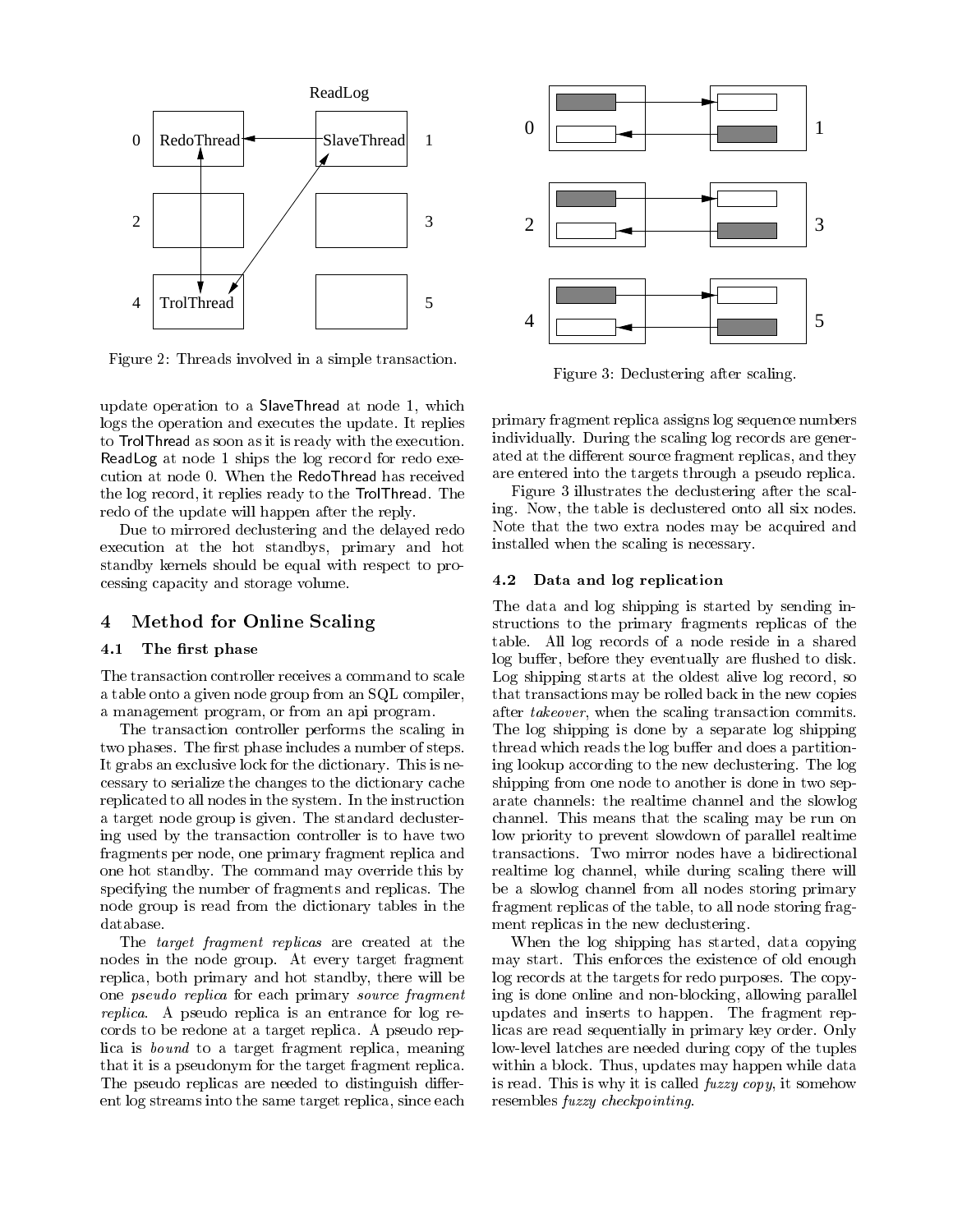One reader puts tuples into multiple data packages according to the partitioning lookup. Each tuple will exist in two data packages, one for the primary and one for hot standby.

A data package includes the following fields:

**I** seudo Replid the identifier of the pseudo replica.

- RedoLSN the lowest non-executed log sequence number for this fragment replica. This number is registered when starting to fill the data package.
- Highkey the highest key read when sending the package. This is not necessarily the highest key of a tuple in the package, as the tuple with the highest key read may have gone to another pseudo replica.

When tuples in a package are inserted at a pseudo replica, a special redo thread is started to execute log records with higher LSNs than the redo-LSN for records with keys lower than highkey. In order to avoid disturbing realtime redo processing, this is done by a separate redo thread for each pseudo replica. Realtime redo happens eagerly at the front of the log. Thus, resources, like locks, buffers and transaction table slots may be released eagerly.

The tuple status identifier (log sequence number) within each tuple is transferred directly in fuzzy copy. In this way, the redo thread knows whether redo is necessary or not. Normal hot standby redo will always be done, while in fuzzy copy the redo test is necessary since operations may have been performed at the source replica.

The different pseudo replicas are merged at a target replica, i.e., the inserter waits for input on all connected pseudo replicas before starting. This is done to have sequential inserts, which is favorable with respect to fill degree and disk utilization. The reader sends to all pseudo replicas at the same time, even if some of the data packages are not filled. It is important to let the inserter have tuples to merge, and to let the redo thread advance while the log records are in the buffer.

The slaves execute fuzzy copy for a number of fragments in parallel by a parastart/parawait construction. Thus, they wait for completion of a number of parallel fuzzy inserter threads. Fuzzy copy for one target is ready when all tuples have arrived, the redo thread has caught up with the realtime redo thread, and handed over the redo responsibility. When the slaves are through with the fuzzy copy, they reply to the transaction controller.

Figure 4 illustrates the threads involved in the production of one target fragment replica. There is one FuzzyReader at each source primary fragment replica, and one FuzzyInserter at each target fragment replica. Thus, in this example there will be 4 FuzzyReaders and 12 FuzzyInserters. Only 4 of the 48 data streams are shown in the figure. In addition to the fuzzy copy





## Target fragment replica

Data stream

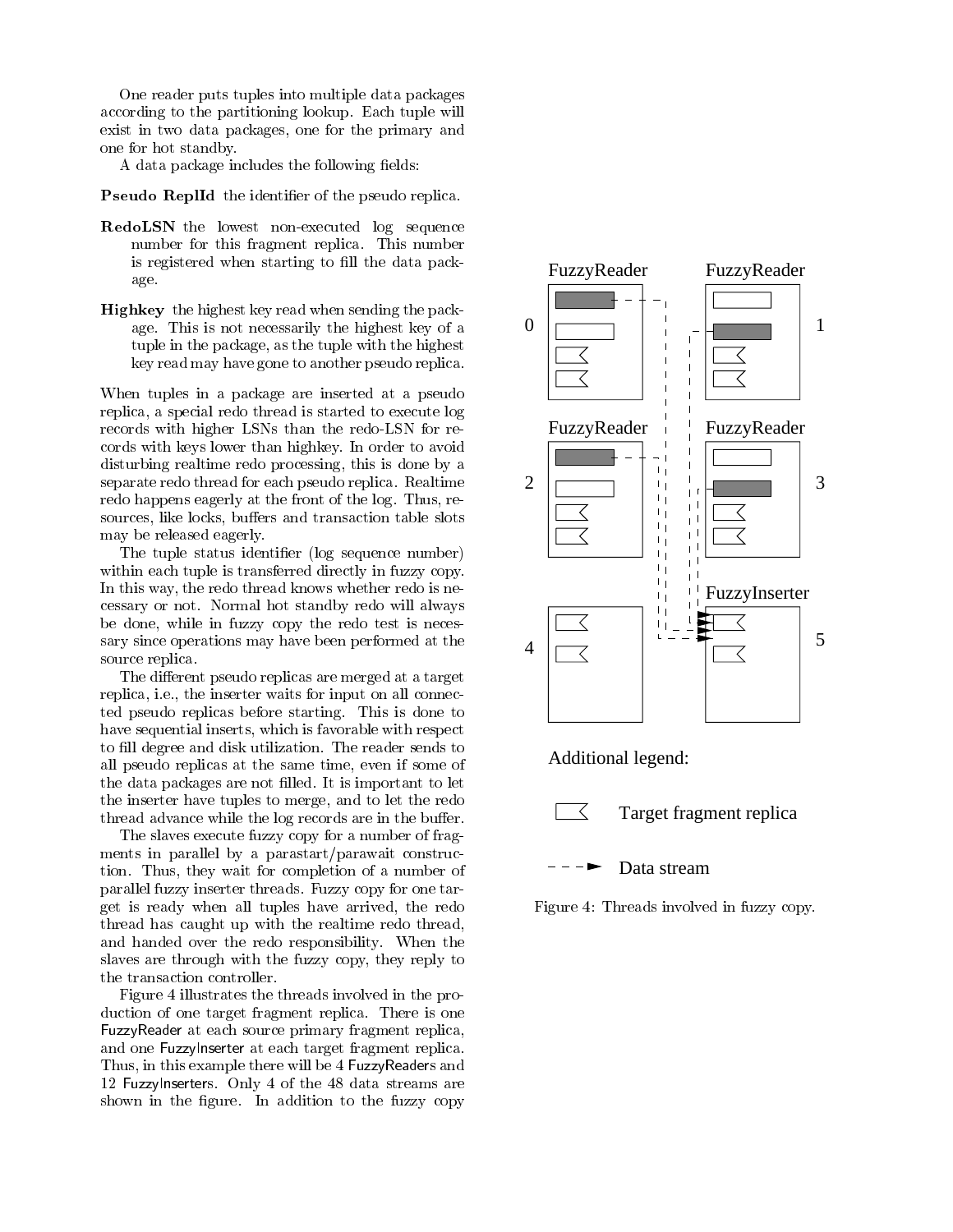threads, as previously explained, there are threads for log shipping and redo which are present during the scaling. For each node having source fragment replicas, there is one RefragLog thread which ship log records to pseudo replicas. For each pseudo replica, there is one RecoverWindow thread which handles redo. This thread is activated by the receipt of a data package, and is terminated when it has caught up with the corresponding RedoThread after receipt of the last data package.

### 4.3 The last phase

The second phase is executed when prepare-to-commit in the scaling transaction is encountered at the transaction controller.

The pseudo replicas are unbound from the target replicas. They will not be needed anymore since the log production from now on will happen at the new primary fragment replicas. The old fragments are deleted, and a takeover is issued. Takeover is sent to the old fragment replicas which become locked. When the takeover log records are received at the new fragment replicas, the slaves will be ready and the scaling transaction may commit. After commit, the new fragment replicas are used as primary. Thus, there is a short period at takeover where the fragment replicas are unavailable. This period is usually less than a millisecond.

For takeover to be fast, we use tuple-level locks instead of coarse-granularity locks at the target replicas. When takeover happens, there may be hot standby tuple locks present at the new primary fragment replicas. Hot standby tuple locks are shipped together with log records, thus, becoming effective when log records arrive in pseudo replicas. These locks are released at commit or abort of user transactions, just like ordinary tuple locks.

### 4.4Two version dictionary

Parts of the dictionary tables are in frequent use by the transaction controllers. Since we use a peer-topeer architecture, where transaction controllers may run on all nodes, the distribution dictionary is cached at all nodes. The distribution dictionary describes how tables are fragmented and replicated. Hence, to know where to send tuple operations, the transaction controller does a lookup in the dictionary cache. This means that all transaction controllers can access the distribution dictionary in main memory in parallel.

Transactions updating the distribution dictionary need to be grab the dictionary lock, which blocks the distribution dictionary for other updates. An update to the distribution dictionary is replicated to the dictionary caches at all nodes. During an update of the distribution dictionary, the dictionary cache will exist in two versions. One version is the current version of the dictionary, the other is the one being updated. Only the dictionary change transaction sees the new version during the update. When the dictionary change transactions commits, the new version becomes the current one. However, old transactions which started prior to the commit of the dictionary change transaction, will still use the old dictionary. If an old transaction access the table which just was scaled and committed, they will hit a delete lock at the old fragment replicas and they may abort. If a new dictionary change transaction tries to start when there still are transactions using the oldest dictionary version, the old transactions will be aborted by the transaction controller when accessing the dictionary cache.

### 4.5Involving new nodes

When executing transactions the transaction controller informs the involved slaves about the outcome of the two-phase commit. Nodes not in use in a table in the current version of the dictionary will not be informed. During node crash recovery, the recovering node is informed about the outcome of transactions by use of the log channel, i.e. the recovering node receives commit/abort log records for already committed or aborted transactions during catchup. New nodes introduced through the scaling will not be involved in ongoing parallel user transaction, and will not be in volved through the log channel. Since commit is logged once for each transaction, using the log channel would require all nodes to ship commit/abort log records to all other nodes. For short transactions this would be a considerable overhead in the system.

To solve this problem, the dictionary cache is informed about the introduction of new nodes as a part of the scaling transaction. The transaction controllers will during the scaling involve new nodes during the second phase of their commit, and the new nodes will receive commit and abort decisions. Note that they will not take part in the first phase of the commit. At commit or abort of the scaling, this "involve" new nodes" information is removed from the dictionary caches. This happens when the last transaction using the old version of the dictionary is committed or aborted.

### Distributed resource control

There are a number of fixed-sized resources which are configured at startup of the system, like lock table slots, transaction table slots, fragment replica descriptors, etc. In a distributed system it is not easy to tell in advance that there will be enough resources to execute a given transaction. To distribute local resource information among all nodes is not a scalable approach. Therefore, we exploit the fact that update transactions acquire approximately an equal amount of resources at mirror nodes.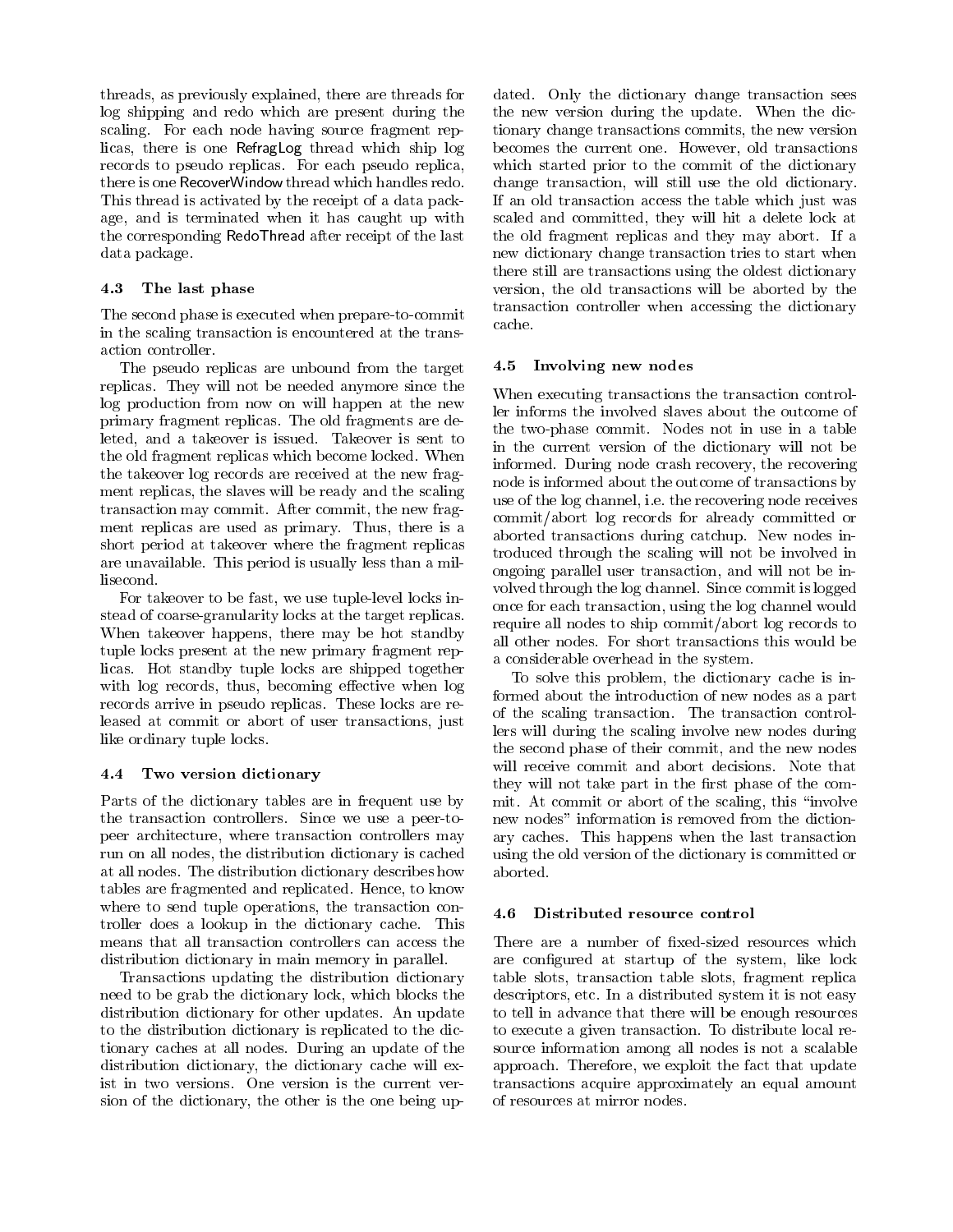When a transaction is executed at a primary kernel, it is checked whether there are enough resources to execute it. Since hot standby resources may be acquired after the transaction is ready, we reserve some resources for hot standby execution.

If the system is overloaded it is not very wise to abort transactions at the kernel, because rollback creates extra work. A better solution is to reject new transactions at the transaction controller. This may be done based on observed timeouts of recent transactions, on information acquired by the local scheduler or on specic alarms given by the system.

### 4.7Recovery issues

Fuzzy copy operations are not logged, but the scaling transaction logs its creation and bind operations. At abort of the scaling the new fragment replicas are undone by rolling back the bind and creation operations. This includes removing the half-populated B-trees.

At abort of user transactions, undo of log records referring to pseudo replicas will after takeover be mapped to the target fragment replicas. The garbage only required the terminate. collection of pseudo replica descriptors ensures that they live long enough to cater for this mapping.

To have little impact on the response time of parallel user transactions, log receipt for pseudo replicas is not included in the ready-to-commit criteria. This lets the log shipping needed for scaling be done lazily or at bursts when the system has little to do. This means that log records for pseudo replicas may still arrive when the transaction is committing.

Slaves involved only through scaling, will not participate in the first phase of the commit. Thus, if the scaling transaction aborts, these "pure pseudo touch" transactions will be removed, they do not commit or

When the scaling transaction has committed, parallel user transaction may have log records referring to (pseudo) fragment replicas which are removed. The replica log descriptors are garbage collected according to use in transactions.

Since fuzzy copy does not use logging, we either have to force fuzzily copied to disk as a part of the first phase of commit, or to detect that disk recovery is not possible due to missing data, and therefore escalate to repair. During a checkpoint the status of a fragment replica is logged. If there is any fragment replicas "under repair" in the penultimate or ultimate checkpoint, recovery is not allowed, and the node restarts with repair.

### $\overline{5}$ **Measurements**

A central requirement is to let online scaling have little impact on ongoing transactions, with respect to response time and throughput. Since data is not locked during fuzzy copy, the impact is from resource contention on memory, CPU, network, etc. In these measurements we try to capture the effect of scaling on the response times and throughput in a main-memory setting. All data in these measurements reside in mainmemory during the copy, both the new and the old copy of the table.

Our main measurement is the response time increase factor, i.e., the average response time during scaling divided by the average before scaling. We do the same for throughput  $-$  the throughput decrease factor. We have also measured the increase factor for the maximum and minimum response time where the maximum and minimum is sampled every second. These measures are the average of the samples during scaling divided by the average before the scaling.

As shown in Figure 2 a user transaction is executed at the slaves by three threads. Of these three, only SlaveThread and ReadLog have direct eect on the response time, since the hot standby redo execution is only required for the second phase of the commit to

The runs are done with three different priorities and execution schemes for the seven relevant threads. The scheduler uses three different priorities: high, poll and low. Threads at high priority are executed until there is no more to execute. Messages are *polled* if there are no active threads at high priority. Threads at low priority are run when there are no active threads at high priority and no messages to *poll*.

Each thread is non-preemptive, thus, they must relinquish the control themselves. The seven thread types in question execute a number of tuples or log records before giving up the control. The test is run with three different numbers of operations before preempting themselves. We have summarized these two parameters in this table:

| Thread type          | eager |    | medium |    | lazy   |    |
|----------------------|-------|----|--------|----|--------|----|
| <b>Slave Thread</b>  | high  | 20 | high   | 20 | high   | 20 |
| ReadLog              | high  | 20 | high   | 5  | high   |    |
| RedoThread           | high  | 10 | low    | 4  | low    |    |
| FuzzyReader          | high  | 53 | low    | 25 | $\log$ |    |
| Fuzzylnserter        | high  | 20 | $\log$ | 5  | $\log$ |    |
| RefragLog            | high  | 20 | $\log$ | 5  | $\log$ |    |
| <b>RecoverWindow</b> | high  | 20 | low    |    | low    |    |

The idea with these three priority schemes is that eager tries to give much priority to fuzzy copy, lazy gives priority to user transactions and medium is in between these two.

We have used simple clients which either read 1 tuple, update 1 or 4 tuples during the scaling. Each client sends transactions back-to-back, possibly with a wait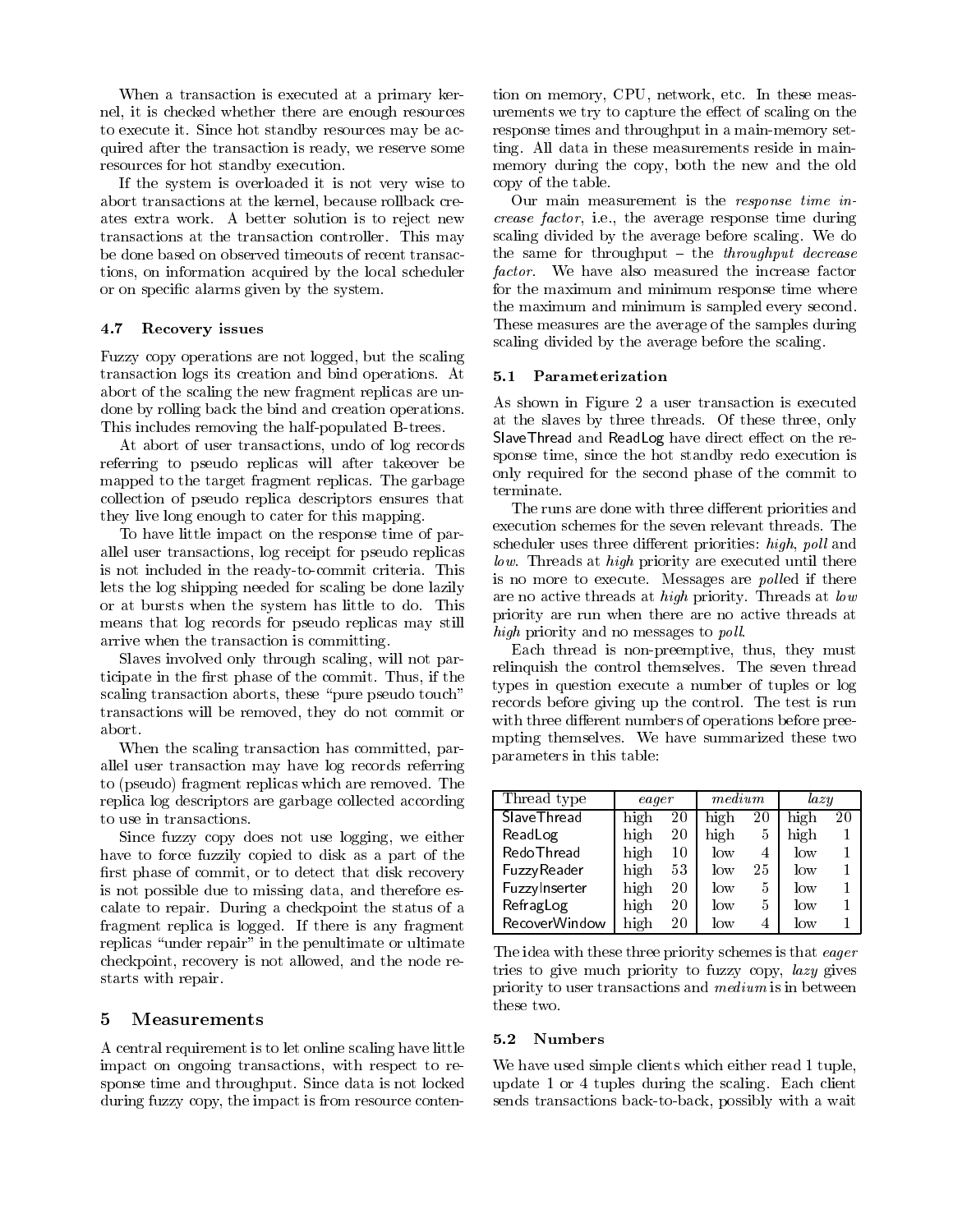time. We have run clients with 0 or 50 milliseconds wait time. There is one client connected to each node in the system (six in all).

The table in question consists of 900000 tuples, a total of 115 MB at each site. The clients do random updates or reads to the table, but with separate key ranges, so that conflicts are avoided in these measurements. Each node is single-CPU at 1.1 GHz running Linux, connected through a 100 Mbit switched net work. Most results are relative, so that we do not emphasize individual results like response time and throughput. The software used is Clustra Database 4.0 with Clustra C++ API.

The time (seconds) to scale from four to six fragments (and from four to six nodes) is given in the following table:

| client    | wait time        | eager | medium | lazy |
|-----------|------------------|-------|--------|------|
| no        |                  | 10.6  | 23.6   | 27.4 |
| $1$ -read | 0                | 19.7  | 58.7   | 68.5 |
| $1$ -upd  | $\left( \right)$ | 53.1  | 58.2   | 31.8 |
| $4$ -upd  | 0                | 76.4  | 57.5   | 34.5 |
| $1$ -read | 50               | 10.6  | 20.9   | 24.5 |
| $1$ -upd  | 50               | 13.9  | 23.2   | 24.6 |
| $4$ -upd  | 50               | 17.1  | 25.0   | 31.9 |

Eager scheduling lets parallel user transactions have little impact on the time to scale, except at high update loads. For high update loads, lazy scheduling has least impact on the time to scale. This is explained by the decrease in throughput which hits lazy harder than the others.

When there are no load we observe the scaling time more than doubles at medium or lazy scheduling. This is explained by the fuzzy copy algorithm which is very sensitive to workload at all nodes. Data is merged at each FuzzyInserter, thus insert does not happen before all readers have sent their data packages. Each FuzzyReader does not continue before all inserters have replied. The rationale behind this is to insert sequentially and thus fill blocks. The consequence is that the system at medium and lazy scheduling does a lot of waiting, and there is spare capacity for processing parallel user transactions.

The increase factor for the average response time is given in the following table:

| client    | wait time | eager | medium | lazy |
|-----------|-----------|-------|--------|------|
| 1-read    |           | 5.26  | 2.51   | 1.98 |
| $1$ -upd  |           | 4.35  | 1.52   | 1.32 |
| $4$ -upd  | U         | 3.39  | 1.08   | 0.85 |
| $1$ -read | 50        | 8.02  | 3.43   | 3.12 |
| $1$ -upd  | 50        | 5.46  | 2.63   | 2.47 |
| $4$ -upd  | 50        | 4.57  | 2.26   | 1.91 |

Medium scheduling has an increase factor less than 3.5 for all loads, while lazy scheduling has a factor less than 2.5 for updates and less than 3.2 for reads. However, if we measure the increase as a difference instead of as a factor, reads do better than updates. The factor below 1 is due to low throughput, which is caused by the distributed resource control.

The increase factor for the minimum response time is given in the following table:

| client    | wait time | eager | medium | lazy |
|-----------|-----------|-------|--------|------|
| 1-read    |           | 1.57  | 1.48   | 1.48 |
| $1$ -upd  |           | 1.56  | 1.33   | 1.28 |
| $4$ -upd  |           | 1.76  | 1.07   | 0.89 |
| $1$ -read | 50        | 2.42  | 2.38   | 2.29 |
| $1$ -upd  | 50        | 1.76  | 1.76   | 1.57 |
| $4$ -upd  | 50        | 1.73  | 1.51   | 1.45 |

The increase factor for the maximum response time is given in the following table:

| client    | wait time | eager | medium | lazy |
|-----------|-----------|-------|--------|------|
| $1$ -read |           | 2.54  | 1.64   | 1.52 |
| $1$ -upd  |           | 1.72  | 1.19   | 1.04 |
| $4$ -upd  |           | 1.51  | 0.94   | 0.84 |
| $1$ -read | 50        | 11.94 | 5.96   | 6.14 |
| $1$ -upd  | 50        | 4.00  | 2.95   | 3.05 |
| $4$ -upd  | 50        | 3.00  | 2.66   | 2.20 |

The decrease factor for the throughput is given in the following table:

| client    | wait time | eager | medium | lazy     |
|-----------|-----------|-------|--------|----------|
| $1$ -read |           | 0.40  | 0.59   | 0.59     |
| $1$ -upd  |           | 0.25  | 0.37   | 0.16     |
| $4$ -upd  |           | 0.34  | 0.36   | 0.17     |
| $1$ -read | 50        | 1.00  | 0.99   | $1.00\,$ |
| $1$ -upd  | 50        | 0.95  | 1.00   | 1.00     |
| $4$ -upd  | 50        | 0.96  |        | 0.98     |

When transactions are run back-to-back with zero wait time, the throughput is highly affected. At worst the system is able to cope with only 16% of the throughput compared with prior to the scaling. At low loads the scaling hardly is noticeable on the throughput. The conclusion is that online scaling highly affects the throughput if the database is already loaded. Do the scaling before this happens.

For eager scheduling the decrease in throughput is explained by the characteristics of the scheduler. The scheduler polls for messages only when it has no high priority jobs to do. The throughput is reduced because the transaction controller polls for messages less frequently, so that it acquires new work less frequently as well.

For the other scheduling schemes, when the throughput is seriously damaged, the response time is not. This is explained by the scheduler-based resource control which hits high update loads. This lets transactions within the system have priority over new transactions arriving when the scheduler is busy. When the transaction controller rejects a client request due to resource control, the load is somewhat controlled by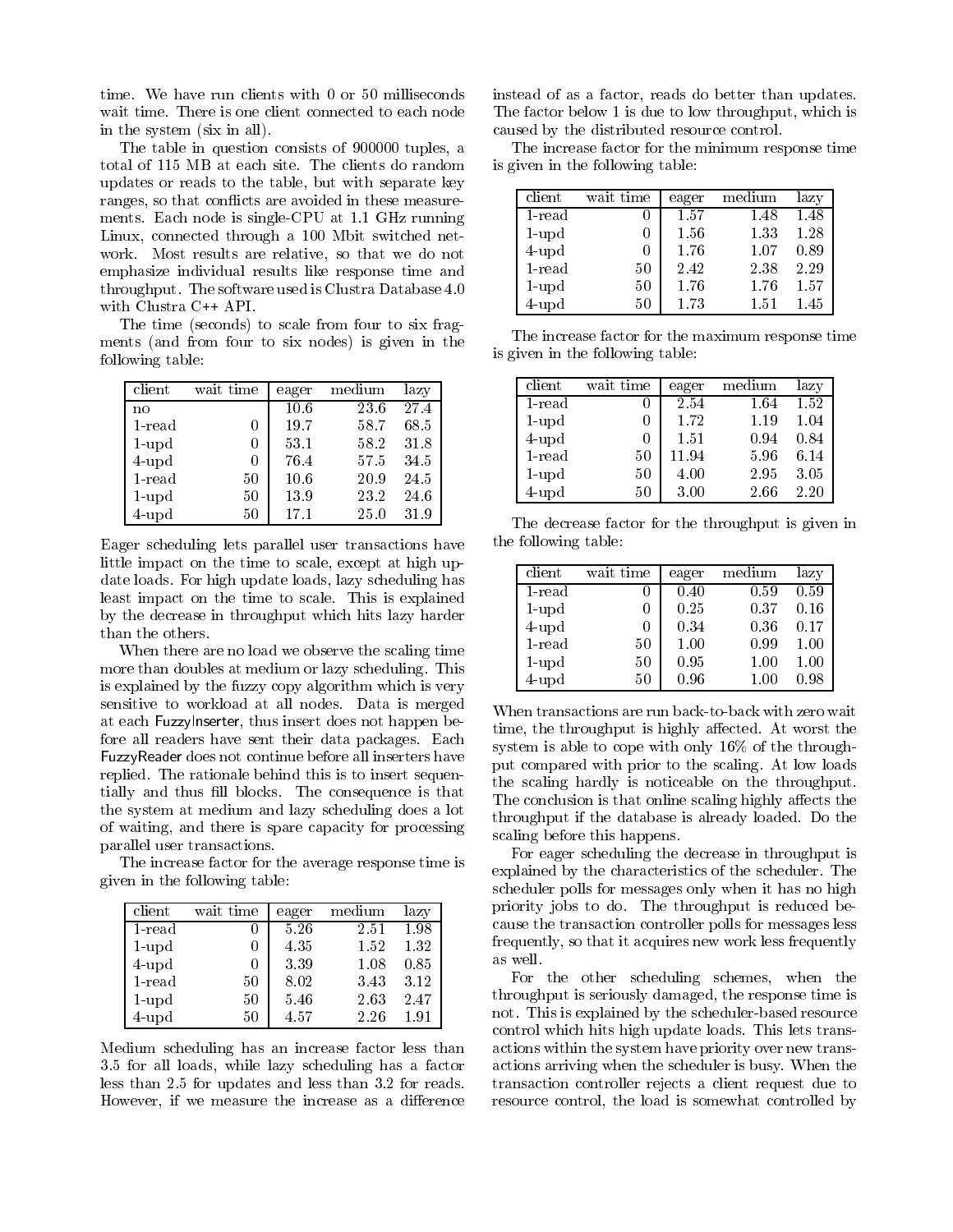the retry interval of the client. In our measurement we used 50 milliseconds as the retry interval.

Figure 5 shows plots of the average response time Figure 5 shows plots of the average response time for user transactions from one transaction controller during the scaling. The plots show this for eager, medium and lazy scheduling for one-tuple reads with no wait time. The raised parts of the plots are when the scaling is done, starting at 40 seconds.

Figure 6 shows the same for 1 tuple update transactions. In this situation the checkpointing may be seen on the average response time by regular bumps.

### 6 **Conclusions**

on the average response time by regular bumps.<br> **6** Conclusions<br>
Online scaling degrades the response time and<br>
throughout of transactions during the reorganization throughput of transactions during the reorganization. We have measured this impact on simple user transactions for different scheduling schemes. Lazy scheduling gives the best overall performance with respect to response time. For throughput the impact is seen only at high loads.

It is important that the scaling goes through and does not abort due to too few resources. Distributed resource control is important to let the system handle<br>both user transactions and the scaling. A highly avail-<br>able system must be designed to have spare processing<br>capacity, and online scaling is probably not performed<br>a both user transactions and the scaling. A highly available system must be designed to have spare processing capacity, and online scaling is probably not performed at peak load periods, and should be done before the system is saturated with respect to processing power.

Through our measurements we have seen that the copying of data is very load sensitive. To improve this we could limit the declustering used in the scaling, so that we do not get all-to-all dependencies. E.g., by splitting existing fragments into two new fragments, the number of dependent nodes for each reader is limited to two. We expect this to become more important with an increased number of nodes.

An idea to reduce the impact is to reduce the fault<br>
lerance level during the scaling by discarding one of<br>
e old replicas while producing a new modified rep-<br>
a. Alternatively, one could produce a single new<br>
py and afte tolerance level during the scaling by discarding one of the old replicas while producing a new modified replica. Alternatively, one could produce a single new copy and after the takeover start producing a new, second copy. However, this reduces the fault tolerance level during a vulnerable period. Lazy scheduling of fuzzy copy also reduces the impact, but retains the fault tolerance level.

### References

[BGH+ 96] Svein Erik Bratsberg, ystein Grvlen, Svein-Olaf Hvasshovd, Bjørn P. Munch, and  $\varnothing$ ystein Torbiørnsen. Providing a highly available database by replication and online self-repair. International Journal of Engineering Intelligent Systems for Electrical Engineering and Communications, Special issue on Data-



Figure 5: Eager, medium and lazy 1read, 0 wait time.